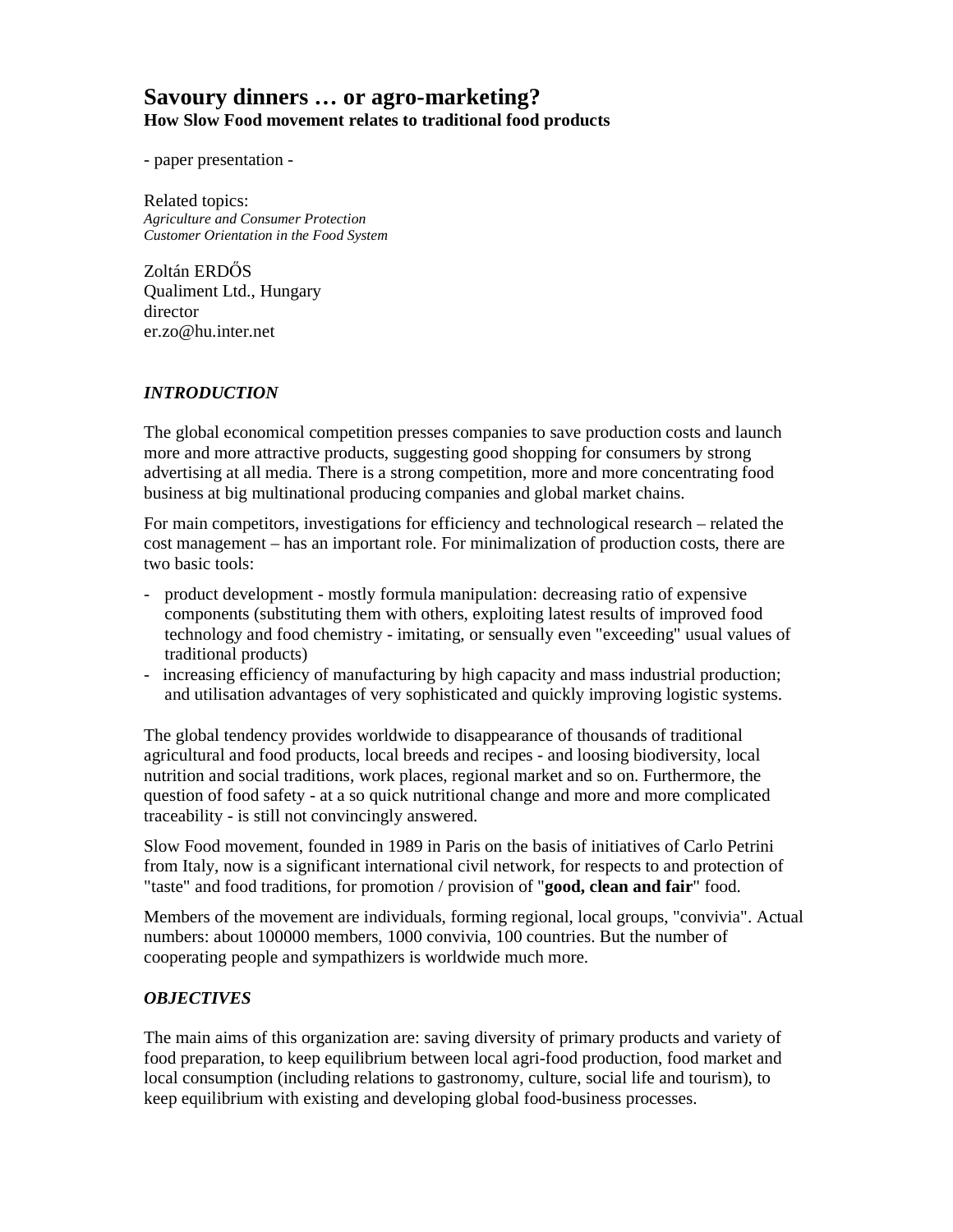Summing up, the general idea is to ensure "sustainable local prosperity" and protect future of regional communities, relating food-producing and consuming traditions.

## *PROCEDURES*

To achieve the above outlined complex target, the movement deals with all interested parties.

The basic three involved parties, as main target groups, are:

- food producers (raw materials, basic ingredients, processed food, meals);
- "intermediary" participants, as restaurants, cooks, trades-people, expositors, editors, media,
- consumers (shoppers, gourmets, individuals, children, families etc.).

Even institutions and services (scientists, food engineers, hygienists, laboratories, inspectors, schools, etc.) have significant participation.

There are many programs and initiatives in Slow Food movement, including exhibitions, workshops, festivals, gastro-tours, taste/sensory trainings, school gardens, awards and challenges as "Slow cities" network, publication, education (involving specialists, scientists, academics …), and there is a strong cooperation between convivia, participants and sympathizers.

### *RESULTS*

The developing society of Slow Food, during last 20 years, formed a usefull variety of programs and actions, launched different activities.

By the international office (Bra, Italy), national organizations and local convivia a wide choice of regular – both national and international – programs, expositions and meetings has been developed, helping in integration of related parties and interested people. These relate all main grups:

– There are several initiatives and programs for **producers**: "Arc of taste" for disappearing products, "Presidium" program for product protection organized by International Foundation for Biodiversity, regular meetings like multifunctional Salone del Gusto. Actually a new strong networking is in progress, "Terra Madre", connecting and networking small food producing communities worldwide. Last meeting in 2008 in Turin hosted 7000 representatives from 153 countries.

– Special meetings and several events - such as food degustations, taste education workshops, special dinners, symposia - are ensured for **intermediary** people, like members of food market, restaurants, catering, education, publishing (cooks, gastronomy specialists, academics, teachers, journalists). International office and member countries have web-sites and a wide web network is available (www.slowfood.com).

– In activities and programs the main "target objective" is the **consumer**. To achieve complexity, to form a wide reception of traditional food products - depends on them. For this reason is very important to have exhibitions like Salone del Gusto and other regular international events, and - among others - events of regional and local convivia: dinners, farm visits, taste workshops, food degustations, school programs, school gardens, local markets, village festivals. There is a rich publication activity (Slow Food Editore issues basic editions in 8 actual "official languages" and a lot of books, publications in different languages).